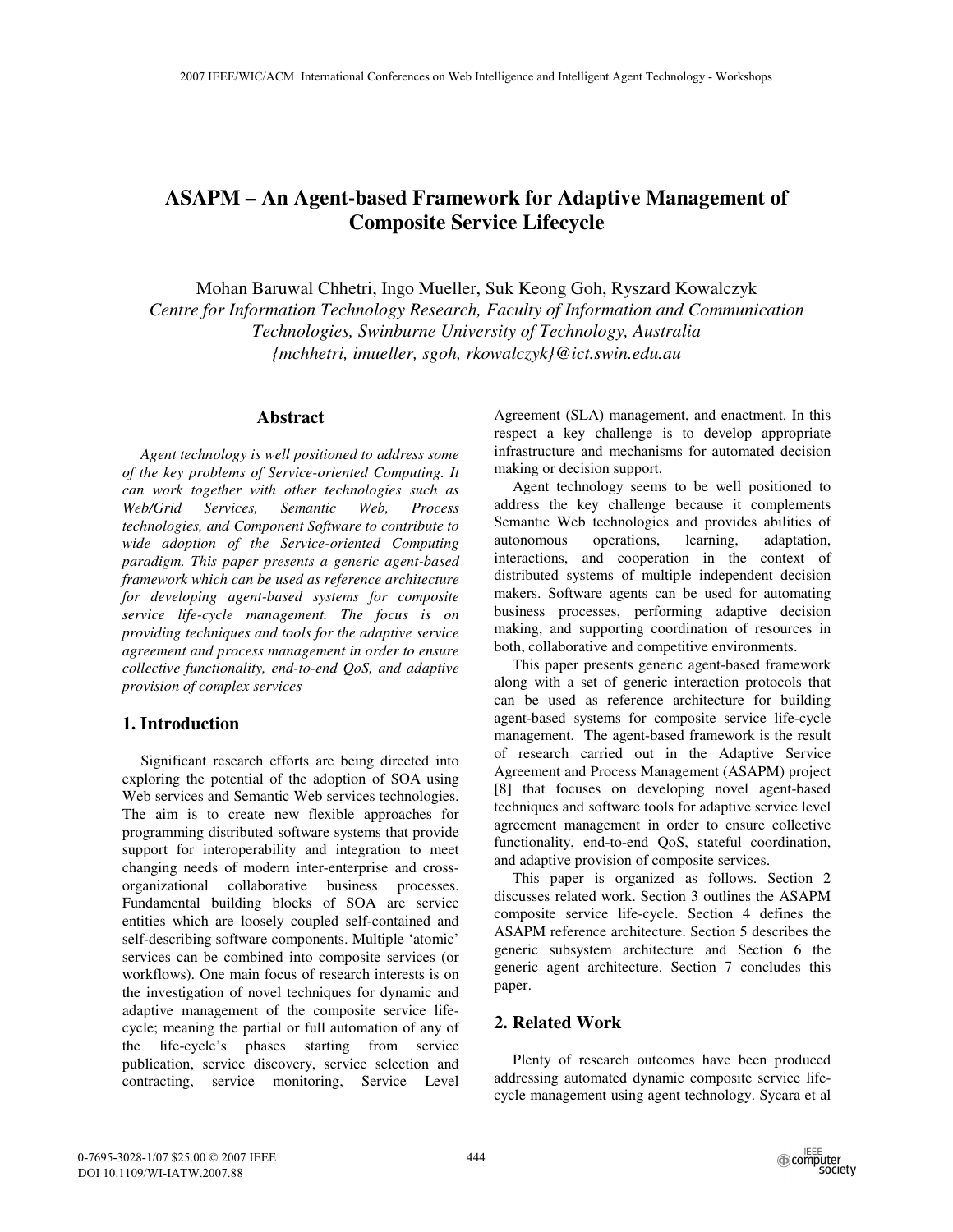[6] [7] present agent-based approaches for automated dynamic service discovery, selection, and enactment based on semantically enriched UDDI registries and matchmakers in combination with sophisticated broker agents. Similarly, Matskin et al [3], Howard et al [2], and Blake [1] describe agent-based approaches combining middle agents and Semantic Web concepts for semantic service description, discovery, matchmaking, and composition of composite services. Savarimuthu et al [5] describe an agent-based service composition framework for static and dynamic service composition and enactment in the context of supply chain based workflows where dynamic service selection is achieved by modeling composite services with Colored Petri Nets. Although the approach supports monitoring of functional and non-functional parameters during service enactment it does not provide dynamic exception handling since error messages are reported to human users. Nolan et al [4] introduce an architectural framework to tackle the difficulties that arise when service requests cannot be perfectly matched to existing service descriptions. This is done by enriching service descriptions during service negotiation and selection phase with additional information regarding negotiated functional and nonfunctional parameters which is stored in an additional ontology document. With this additional information available, the enactment of a composite service becomes possible.

All approaches above focus on aspects of dynamic service composition only. In contrast our approach is intended to addresses both, service composition and service enactment. It provides both phases with adaptive techniques to allow runtime negotiation, selection, and composition of composite services as well as dynamic exception handling for exceptions such as service failure and SLA violation. Dynamic exception handling supports automated re-negotiation of existing SLA contracts or re-planning activities for the entire composite service workflow depending on error type and enactment status. Finally, we aim at providing a framework that can be easily adjusted and extended for the development of Service-oriented applications in any application domain. So far we have validated our framework with the implementation of four different usecase scenarios from the Internet service provisioning (ISP), telecommunications, multimedia, and logistics sector within the ASAPM project. In addition, the negotiation component of our framework has been successfully integrated into another service provisioning platform in a collaborative effort with the European Union funded Adaptive Service Grid (ASG) project.

#### **3. ASAPM Composite Service Lifecycle**



#### **Figure 1. Role of ASAPM in Service Composition Lifecycle**

The ASAPM framework has been modeled based upon the adaptive composite service lifecycle which consists of three sub-cycles – *planning*, *binding* and *enactment*. The planning subcycle is the first stage in processing a user request which is handled by the Domain Expert System (DES) as shown in Figure 1. It receives the user request which contains the functional and non-functional (QoS) requirements that need to be satisfied. In this phase, the DES composes an abstract composition that can satisfy the user request. It is assumed that each service within the composition can be fulfilled by several service providers. In the case of successful planning, the abstract composition is forwarded to the binding sub-cycle.

In the binding subcycle, abstract service compositions are transformed into executable service compositions by binding concrete service providers to each abstract service within the composition. This is a two step process. In the first step, the ASAPM platform tries to find the combination of services which best satisfy the user request. It involves the negotiation with several candidate providers over the provided QoS parameters. Once an agreement is reached with a particular service/s such that the end-to-end QoS requirements are met, the second step is the formation of contracts between ASAPM and the selected service provider/s. These two steps collectively form the binding subcycle. In the enactment subcycle the concrete service composition is enacted. The invocation of the services is monitored for two reasons – in order to ensure that the contracted QoS parameters are satisfied and also to create service profiles by aggregating the monitored data. This profiled data can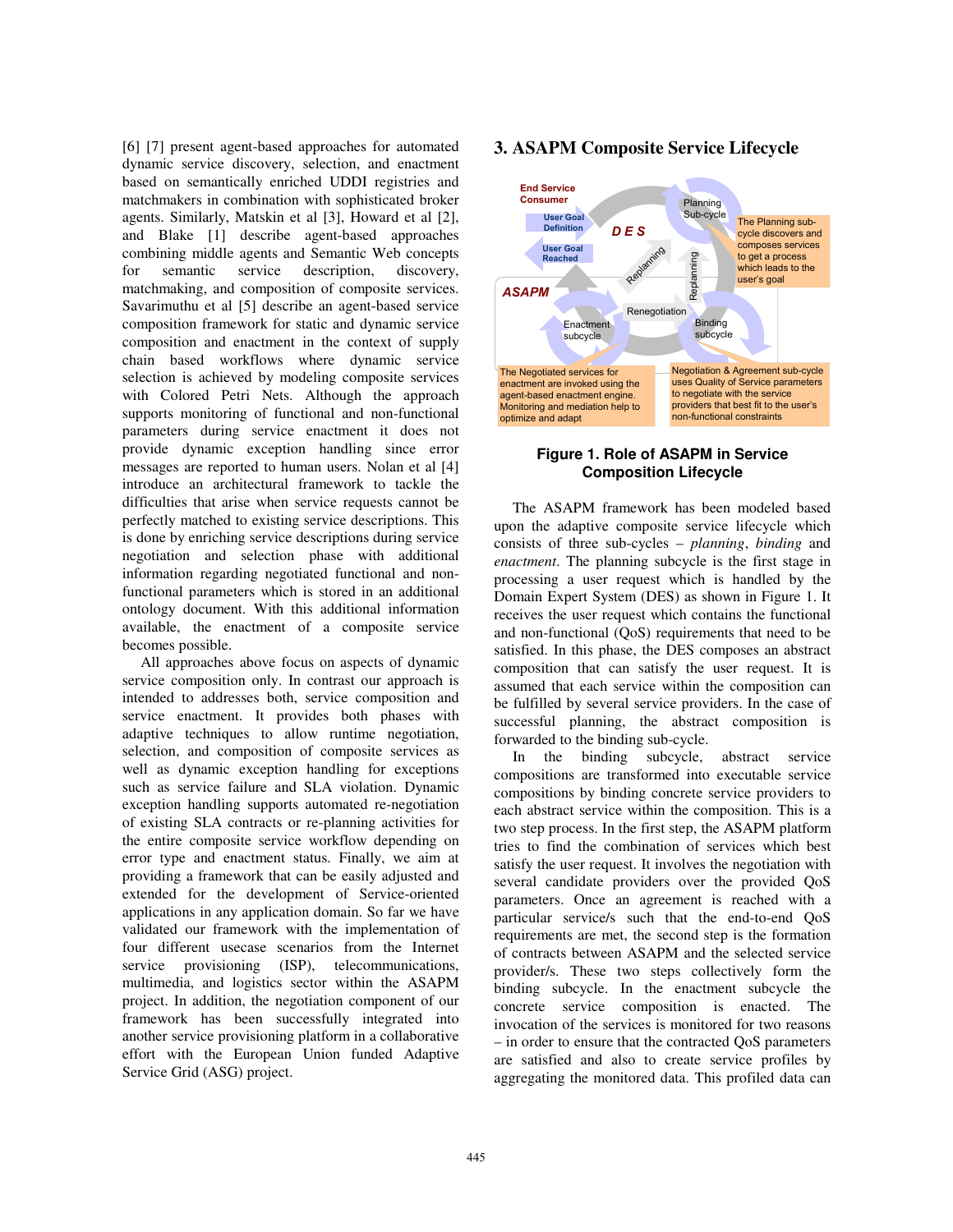be used in the future by the Planning and Binding subcycles. At the end of the enactment subcycle, the user request is satisfied. Since web service environments are highly dynamic, it is necessary to handle service failures and QoS violations through adaptive mediation. Thus the enactment subcycle includes service enactment, service monitoring and mediation of service failures and QoS violations.

# **4. Overall ASAPM Architecture**



**Figure 2. Overall ASAPM Architecture** 

Figure 2 shows the overall ASAPM architecture. DES handles the *planning* phase, Negotiation and SLA & Monitoring subsystems fulfill the binding subcycle. Similarly, Workflow, SLA & Monitoring and Mediation subsystems combine to fulfill the enactment subcycle. The ASAPM subsystems provide the following functionality:

1. *Negotiation subsystem* - is responsible for autonomous SLA negotiation and renegotiation of composite services in order to satisfy the end-to-end QoS of the service composition.

2. *SLA & Monitoring subsystem* - is responsible for SLA formation, management of SLA values during service enactment, and SLA termination. The monitoring component monitors the actual QoS during service enactment and triggers mediation if there is a QoS violation or service failure.

3. *Workflow subsystem* - is responsible for enactment of services according to the service composition definition. It updates the status of the process enactment as each atomic service is invoked successfully or otherwise.

4. *Mediation subsystem* - provides adaptive feature to the service composition life-cycle by providing mechanisms to handle the dynamics when it comes to handling service failures and QoS violations.

The ASAPM framework and reference architecture aims to serve as a middleware for service-oriented environments. It is built on top of already available standards such as SOAP and WSDL, and WS-BPEL. Domain specific ontologies can used in order to adapt the ASAPM Framework towards specific application domains. All interaction between ASAPM and the external web services takes places through SOAP over HTTP. Similarly all internal interactions within ASAPM take place using ACL. Interactions between the DES and ASAPM also take place using ACL. We have built the JADE adaptor to enable communication between non-agent based systems and multi-agent systems.

#### **5. ASAPM Subsystem Architecture**

Management of web service compositions involves two aspects – coordination of the entire service composition and management of individual services at the atomic level. The global coordination layer relates to management at the composition application level under global QoS constraints. It ensures collective functionality, end-to-end QoS and stateful coordination of the complex service. The atomic management layer relates to management of atomic services within the composition under local QoS constraints. It ensures individual functionality and local QoS whilst impacting global QoS constraints. Hence, the ASAPM framework adopts a two layered architecture as shown in Figure 3. The two-layered architecture applies to the following subsystems:

1. *Negotiation subsystem* - the Negotiation Coordinator Agent coordinates negotiation of the service composition so that e-2-e QoS requirements are satisfied. The Atomic Negotiator Agents (ANAs) conduct negotiations with the candidate service providers and try to achieve the best negotiation outcome for the provided local QoS constraints.

2. *SLA & Monitoring subsystem* - the SLA Coordinator Agent monitors the global QoS during lifetime of the service composition. The atomic Monitoring Agents monitor the atomic services for local QoS violation. Whenever a local QoS violation is detected, they notify the SLA Coordinator Agent which takes appropriate action by triggering the mediation subsystem.

3. *Workflow subsystem* - the Workflow Coordinator Agent setups of atomic enactment agents for decentralized/distributed enactment of the service composition. It also collaborates with the SLA Coordinator Agent and the Mediation Agent to ensure adaptive handling of QoS violation and service failures.

However, the *mediation subsystem* consists of a single Mediation Agent which mediates to handle global QoS violation.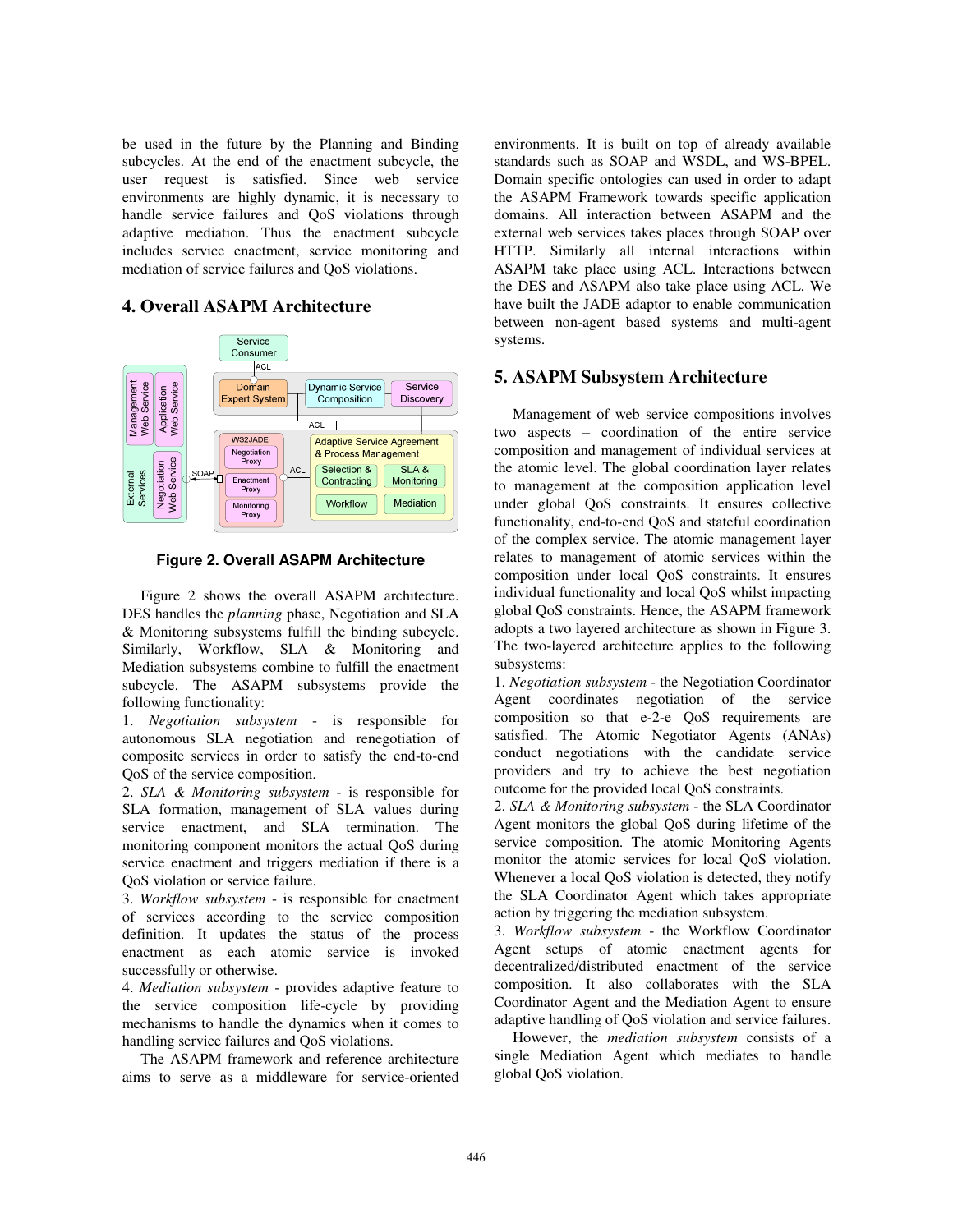

**Figure 3. Two layer Subsystem Architecture** 

#### **6. Agent Architecture**

This section describes the different components which collectively make up the ASAPM agent as shown in Figure 4.



**Figure 4. ASAPM Agent Architecture** 

#### **6.1. Agent Behaviours**

Every agent has a set of roles it has to play to accomplish a set of tasks. These roles are modeled as agent behaviours. We have defined a library of composable, reusable abstract behaviours which facilitates agent construction. These behaviours are extensible depending upon the application domain and also the user request. Table 1 shows the minimum set of behaviours we have defined for the Negotiation Coordinator Agent and the atomic Negotiator Agents.

#### **6.2. Agent Communication Ontology**

The ASAPM agents use Agent Communication Language (ACL) to communicate with one another. Each ACL Message is assigned a FIPA performative which indicates the type of message. Adherence to the FIPA Message protocol allows agents to distinguish between requests and responses. However nothing is known about the actual content of the messages. When agents within a system interact, they exchange information. This information may contain requests to

agents to perform specific actions (AgentActions) which when executed, normally produce an effect and can generate a result which is then sent back to the requestor. We have developed a simple communication ontology based upon the FIPA Ontology Service specification. Some of the agent actions and corresponding concepts used by the agents within the negotiation subsystem are shown in Table 2.

#### **6.3. Decision Making Strategies**

Agents are flexible problem solvers which make context-aware decisions. The ranges of decisions depend upon the sophistication of the decision making strategies. We have developed decision making strategies for each subsystem – for coordinatednegotiation, QoS monitoring and the adaptive mediation of QoS violation and service failure. While making decisions, all ASAPM agents make use of persistent data which is stored internally.

**Table 1. Abstract Behaviours (Negotiation subsystem)** 

| Common             | AbstractListenBehaviour               |
|--------------------|---------------------------------------|
| <b>Behaviours</b>  | AbstractNegotiationCancelledBehaviour |
|                    | AbstractNegotiationFailedBehaviour    |
|                    | AbstractNegotiationCompletedBehaviour |
| <b>Negotiation</b> | HandleRequestBeahviour                |
| Coordinator        | AbstractSetupNegotiationBehaviour     |
| Agent              | OosDistributionBehaviour              |
| <b>Behaviours</b>  | QosAggregationBehaviour               |
|                    | ReceiveAtomicResultsBehaviour         |
|                    | ReceiveConfirmBehaviour               |
|                    | SendCompositeResultBehaviour          |
|                    | ContractServicesBehaviour             |
| <b>Atomic</b>      | ReceiveRequestBehaviour               |
| <b>Negotiator</b>  | SendCFPBehaviour                      |
| Agent              | ReceiveCFPReplyBehaviour              |
| <b>Behaviours</b>  | <b>AnalyseOffersBehaviours</b>        |
|                    | ReceiveConfirmBehaviour               |
|                    | ContractProviderBehaviour             |
|                    | ReportResultBehaviour                 |

For the negotiation subsystem one set includes strategies for the QoS distribution, QoS aggregation and the overall coordination of the negotiation [9] and is used by the NCA of the negotiation subsystem. Similarly, the second set of strategies support decisionmaking in atomic one-to-many negotiations [10] which are conducted between the ANAs and the service providers. For the SLA & Monitoring subsystem, we have monitoring rules and strategies defined at the global level and the atomic level. The monitoring rules at the global level determine whether the global QoS